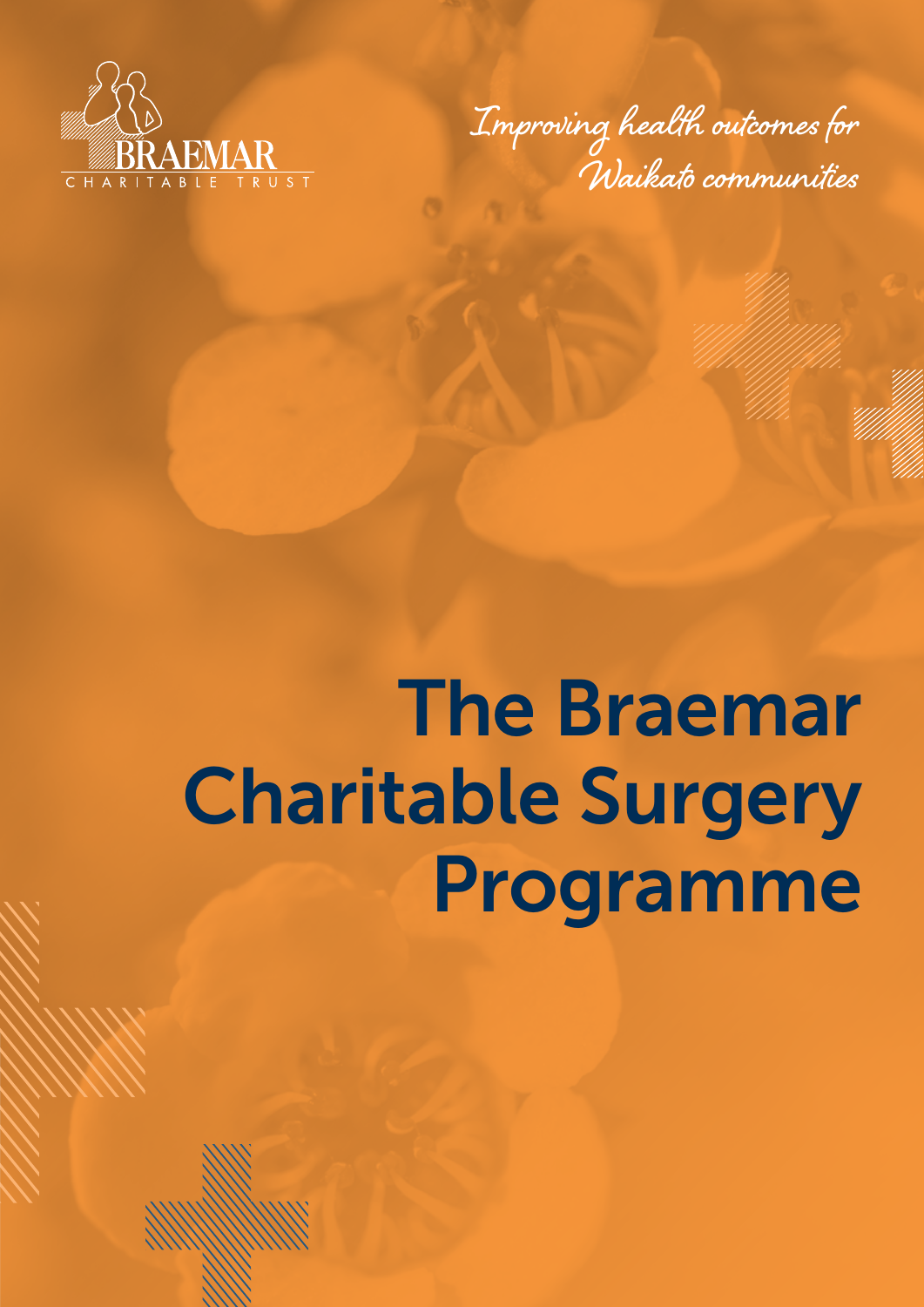## You may have heard of Braemar Hospital, but you may not know that it is owned by the Braemar Charitable Trust.

Established in 1971, the vision of Braemar Charitable Trust is "to improve health outcomes for Waikato communities".





The Braemar Charitable Surgery Programme is our flagship offering to the community, where hospital medical staff and the Trust come together to provide surgical procedures free of charge to eligible patients.

The Braemar Charitable Surgery Programme would not be possible without the generous support of the surgeons and anaesthetists who provide their expertise for free. We also acknowledge our many generous donors whose financial contribution assists us to cover additional costs of the programme, including pre and postoperative care, and enable us to treat more patients.

Procedures preformed as part of our Charitable Surgery Programme, are performed either as part of normal operating lists, or at special Charitable Surgery days. If you would like to refer a patient for surgery, please see the next page for more information on the referral process. Please note, our capacity is subject to surgeon and anaesthetist availability, available funds, and Braemar Hospital's operating schedules.

For more information, please see our website.

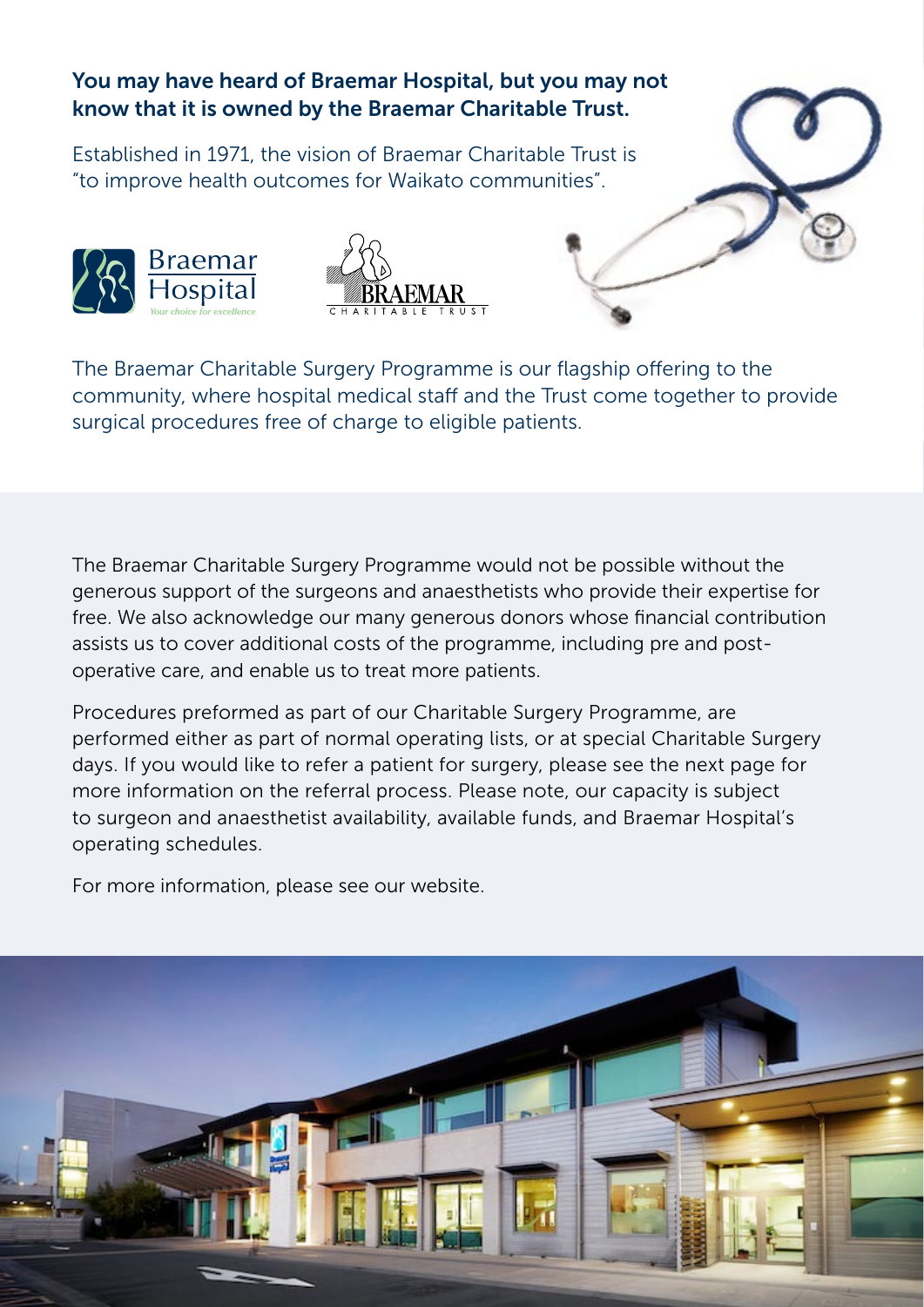### Referral Criteria

When you make a referral, both you and your patient will be asked to verify that the patient meets all of the criteria and conditions of the Braemar Charitable Surgery Programme:

The patient has little chance of having the procedure performed at a public hospital within a reasonable timeframe



They do not have medical insurance nor access to private funds to pay for their procedure



ACC will not cover payment for any part of their treatment (including either elective surgery or treatment injury provisions)



They have no personal funds available nor the financial means to pay for private treatment

In addition, the referrer must provide a detailed referral letter including full medical history, why the patient should be considered for financial assistance and how having the procedure will benefit them.

#### How to Refer

Referral forms are available on our website www.braemartrust.co.nz or digitally via this link:

[Referral form](https://www.braemartrust.co.nz/page/what-we-do/)